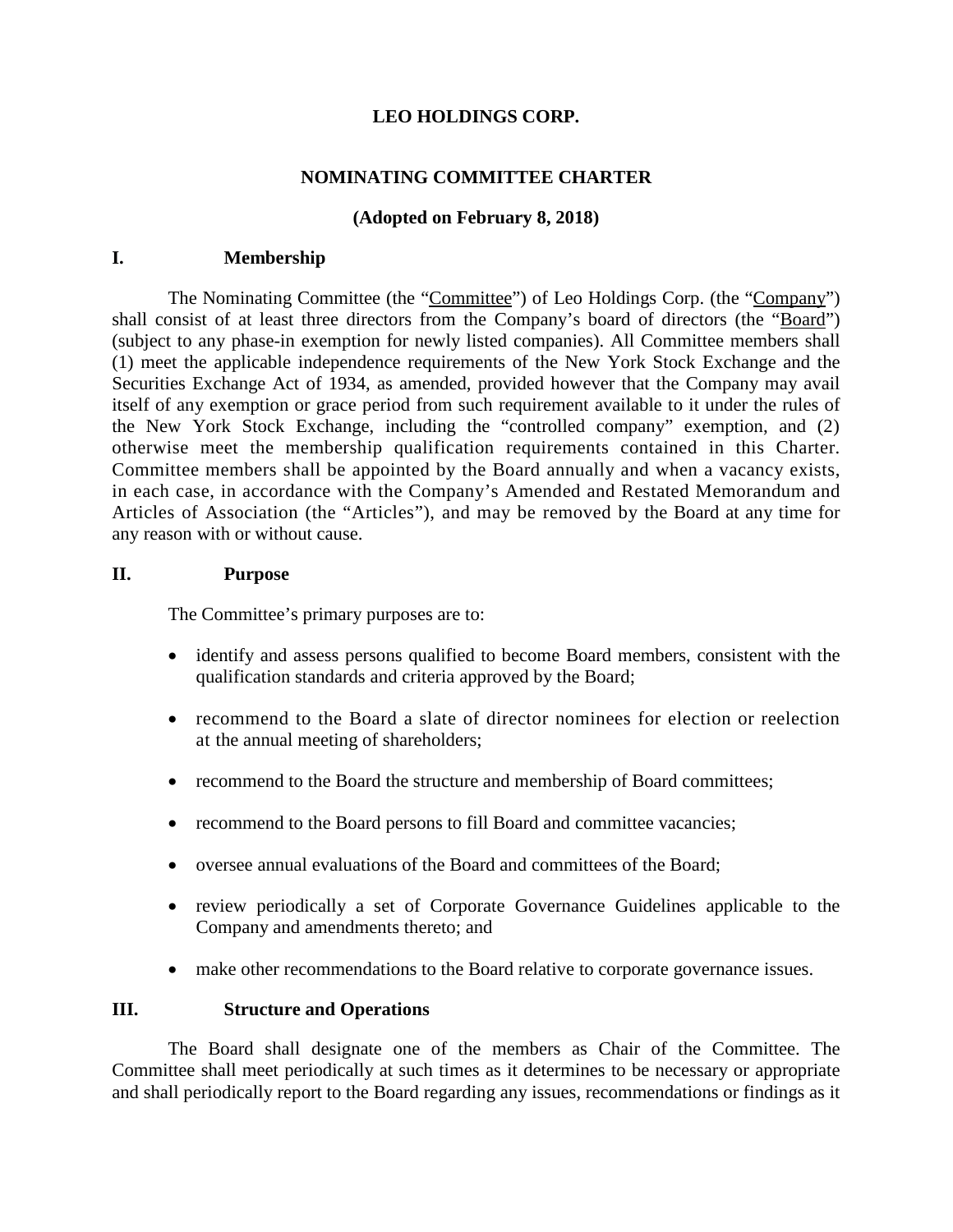deems appropriate. A majority of the members of the Committee shall constitute a quorum for the transaction of business. The Committee may act only upon approval of a majority of its members. The action of the Committee at a meeting at which a quorum is present shall be the act of the Committee. The Committee may act in writing by the unanimous consent of its members. The Committee may invite members of management to attend all or a portion of its meetings. The Committee shall have the opportunity at each regularly scheduled meeting to meet in executive session without the presence of management. The Committee may delegate any of its responsibilities to one or more subcommittees as it may deem appropriate to the extent allowed by applicable law and the rules of the New York Stock Exchange.

# **IV. Authority and Resources**

The Committee shall have the authority to select, retain and terminate any search firm engaged to assist in identifying director candidates and to approve the search firm's fees and other retention terms. In addition, the Committee may engage outside legal or other advisors as the Committee determines to be necessary or advisable in connection with the discharge of its responsibilities hereunder. The Company shall pay to any search firm or outside legal or other advisor retained by the Committee such compensation, including without limitation usual and customary expenses and charges, as shall be determined by the Committee. The Company also shall pay such ordinary administrative expenses of the Committee that are necessary or appropriate in carrying out its duties as shall be determined by the Committee.

# **V. Responsibilities**

The responsibilities of the Committee shall include the following, along with any other matters as the Board may delegate to the Committee from time to time; provided, however, that to the extent the Company's Articles set forth procedures governing the nomination of directors to the Board and any committee thereof, the Committee shall act in accordance with any such provisions in selecting and nominating directors. In addition, notwithstanding the following, the Committee shall not be responsible for recommending directors to the Board for election or reelection or to fill any vacancy or recommending candidates for any committee of the Board to the extent the right to nominate a director to fill any position on the Board or any committee of the Board has been granted by the Company to another party.

**1. Recommend Criteria for Selection of Directors.** The Committee is responsible for developing the criteria for the requisite skills and characteristics of new Board members as well as composition of the Board as a whole. The Committee shall periodically review and, if desirable, recommend changes to the criteria for the selection of new directors as adopted by the Board from time to time as set forth in the Company's Corporate Governance Guidelines.

**2. Recommend Director Candidates.** The Committee shall recommend to the Board a slate of director nominees for election or reelection at each annual meeting of shareholders. The Committee shall identify, recruit and recommend to the Board only those candidates that the Committee believes are qualified to become Board members consistent with the criteria for selection of new directors adopted from time to time by the Board and shall consider the performance of incumbent directors in determining whether to recommend them for reelection. The Committee shall consider director candidates timely submitted by the Company's shareholders in accordance with the notice provisions and procedures set forth in the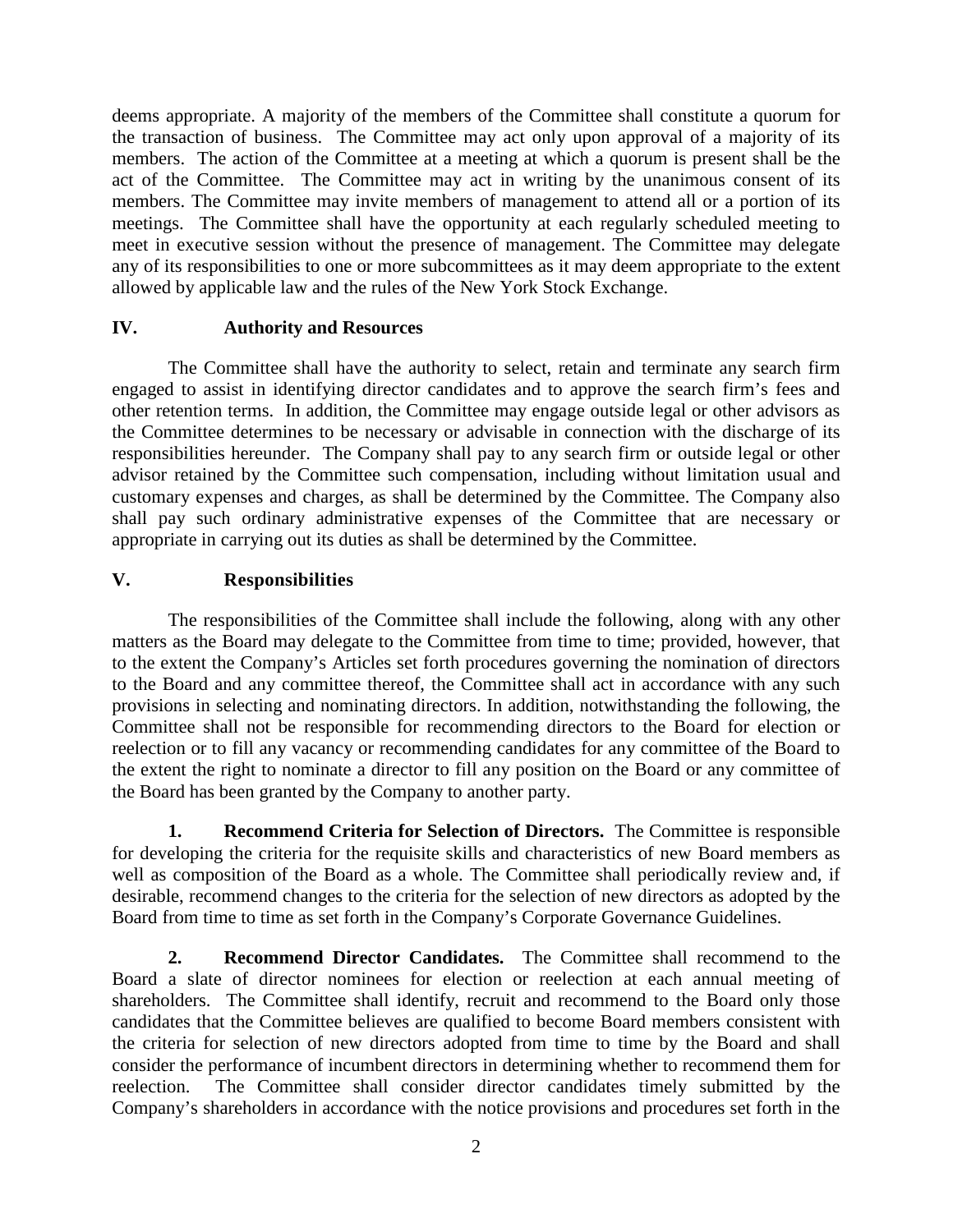Company's Articles, and shall apply the same criteria to the evaluation of those candidates as the Committee applies to other director candidates.

**3. Recommend Committee Members.** The Committee shall recommend to the Board candidates to serve as members and Chairs of each of the Board's committees in accordance with the terms of the Company's Articles. In recommending a director for committee membership, the Committee shall take into consideration the factors set forth in the charter of the applicable committee, if any, as well as any other factors it deems appropriate, including without limitation, the Company's Corporate Governance Guidelines, the consistency of the director's experience and qualifications with the goals of the committee and the interplay of the director's experience and qualifications with the qualifications and experience of the other committee members.

**4. Fill Board and Committee Vacancies.** The Committee shall propose to the Board director candidates to fill vacancies on the Board or on Board committees in the event of a director's resignation, death or retirement, a change in Board or committee composition requirements, or the expansion of the Board or committee in accordance with the terms of the Company's Articles.

**5. Review Committee Structures.** The Committee shall periodically review and, if desirable, recommend to the Board changes in the number, responsibilities and membership of the Board committees, and recommend that the Board establish any special committees as necessary to properly address ethical, legal or other matters that may arise from time to time.

**6. Review Changed Circumstances of Directors.** The Committee shall review the appropriateness of a director's continued Board and committee membership in light of any change in the director's employment, relationship with the Company or any other changed circumstance that could affect the director's independence, qualifications or availability.

**7. Review Corporate Governance Guidelines**. The Committee shall periodically review and reassess the adequacy of the Corporate Governance Guidelines and recommend to the Board any changes deemed appropriate.

**8. Evaluate Shareholder Proposals.** The Committee shall evaluate and make recommendations to the Board regarding shareholder proposals.

**9. Annual Performance Evaluation.** The Committee shall administer annual performance evaluations of the Board and its committees, including a review of this Committee by its members, and present the evaluations to the Board.

**10. Review Committee Charter.** The Committee shall review and reassess the adequacy of this Charter at least once a year, and recommend any proposed changes to the Board.